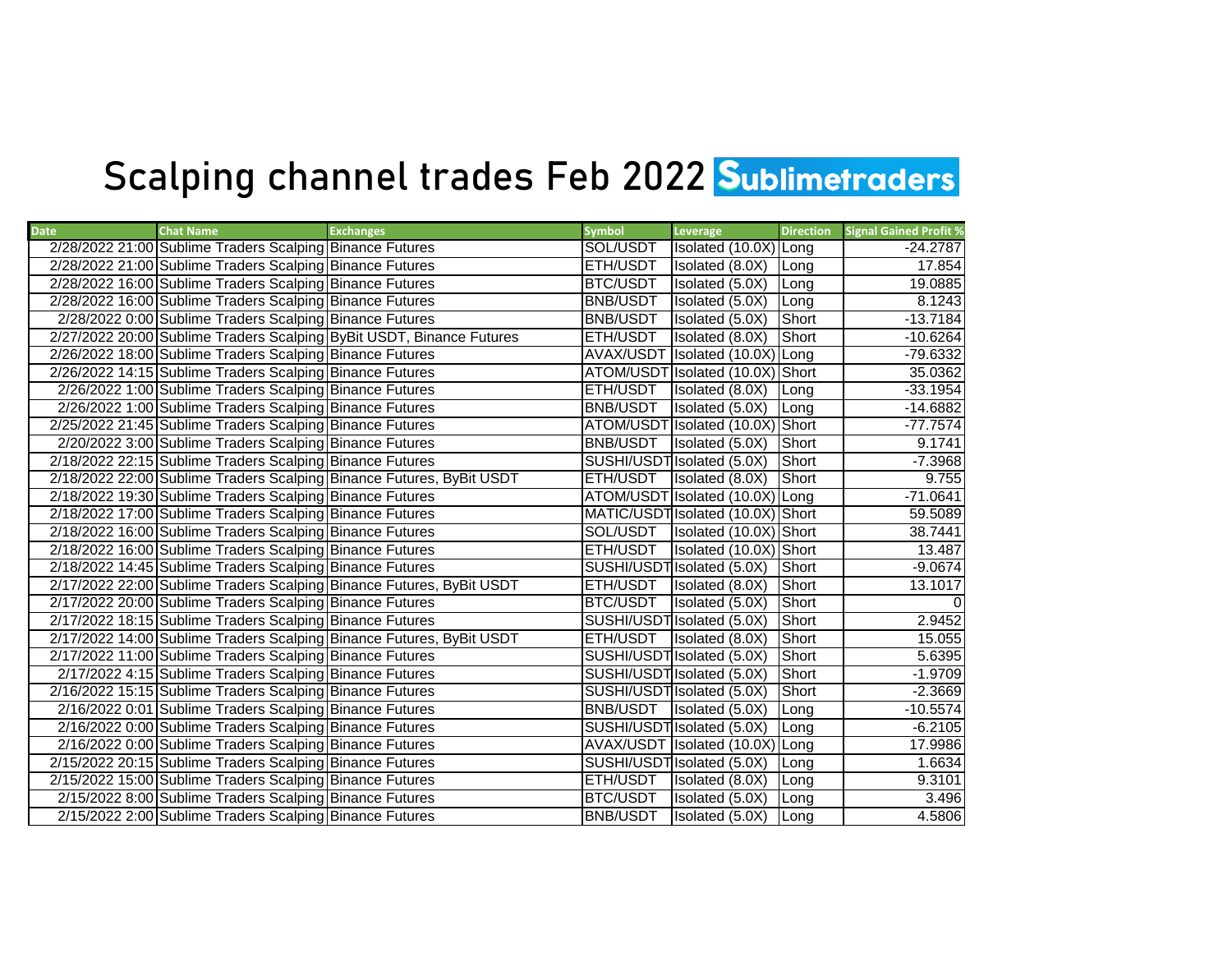| 2/15/2022 2:00 Sublime Traders Scalping Binance Futures       |                                                                                       |                 | ETH/USDT   Isolated (8.0X)   Long |              | 13.8057    |
|---------------------------------------------------------------|---------------------------------------------------------------------------------------|-----------------|-----------------------------------|--------------|------------|
| 2/15/2022 1:45 Sublime Traders Scalping Binance Futures       |                                                                                       |                 | SUSHI/USDT Isolated (5.0X)        | Long         | 6.0584     |
| 2/15/2022 1:30 Sublime Traders Scalping Binance Futures       |                                                                                       |                 | SUSHI/USDT Isolated (5.0X)        | Long         | 5.8366     |
| 2/14/2022 23:30 Sublime Traders Scalping Binance Futures      |                                                                                       |                 | BNB/USDT   Isolated (10.0X) Long  |              | 15.4926    |
| 2/14/2022 19:30 Sublime Traders Scalping Binance Futures      |                                                                                       |                 | SUSHI/USDT Isolated (5.0X)        | <b>Short</b> | $-2.3978$  |
| 2/14/2022 17:30 Sublime Traders Scalping Binance Futures      |                                                                                       |                 | BNB/USDT   Isolated (10.0X) Long  |              | $-16.7287$ |
| 2/14/2022 1:45 Sublime Traders Scalping Binance Futures       |                                                                                       |                 | SUSHI/USDT Isolated (5.0X)        | Short        | $-2.821$   |
| 2/13/2022 20:00 Sublime Traders Scalping Binance Futures      |                                                                                       | BNB/USDT        | Isolated (5.0X)                   | Short        | $-2.2142$  |
| 2/13/2022 19:00 Sublime Traders Scalping Binance Futures      |                                                                                       |                 | AAVE/USDT Isolated (5.0X)         | Short        | $-2.1698$  |
| 2/13/2022 18:45 Sublime Traders Scalping Binance Futures      |                                                                                       | YFI/USDT        | Isolated (3.0X)                   | Short        | $-3.9652$  |
| 2/13/2022 18:45 Sublime Traders Scalping Binance Futures      |                                                                                       |                 | COMP/USDT Isolated (5.0X)         | Short        | $-2.0833$  |
| 2/13/2022 18:45 Sublime Traders Scalping Binance Futures      |                                                                                       |                 | MANA/USDT Isolated (5.0X)         | Short        | 6.0008     |
| 2/13/2022 17:15 Sublime Traders Scalping Binance Futures      |                                                                                       |                 | SUSHI/USDT Isolated (5.0X)        | Short        | 5.0933     |
| 2/13/2022 17:15 Sublime Traders Scalping Binance Futures      |                                                                                       | ETH/USDT        | Isolated (5.0X)                   | Short        | 2.9594     |
| 2/13/2022 16:30 Sublime Traders Scalping Binance Futures      |                                                                                       |                 | AAVE/USDT Isolated (5.0X)         | Short        | 1.8041     |
| 2/13/2022 12:30 Sublime Traders Scalping Binance Futures      |                                                                                       | <b>BAL/USDT</b> | Isolated (5.0X)                   | Long         | $-9.3015$  |
| 2/13/2022 12:15 Sublime Traders Scalping Binance Futures      |                                                                                       | <b>BAL/USDT</b> | Isolated (5.0X)                   | Long         | 1.5459     |
|                                                               | 2/12/2022 22:00 Sublime Traders Scalping Binance Futures, BitMEX, ByBit USDT ETH/USDT |                 | Isolated (8.0X)                   | Short        | $-11.6148$ |
| 2/12/2022 22:00 Sublime Traders Scalping Binance Futures      |                                                                                       | YFI/USDT        | Isolated (3.0X)                   | Short        | $-4.576$   |
| 2/12/2022 22:00 Sublime Traders Scalping Binance Futures      |                                                                                       |                 | AAVE/USDT Isolated (5.0X)         | Short        | $-8.0796$  |
| 2/12/2022 22:00 Sublime Traders Scalping Binance Futures      |                                                                                       | ETH/USDT        | Isolated (5.0X)                   | Short        | $-7.3253$  |
|                                                               | 2/12/2022 16:00 Sublime Traders Scalping Binance Futures, BitMEX, ByBit USDT          | <b>ETH/USDT</b> | Isolated (8.0X)                   | Short        | $-21.872$  |
| 2/12/2022 6:45 Sublime Traders Scalping Binance Futures       |                                                                                       |                 | COMP/USDT Isolated (5.0X)         | Short        | $-8.8474$  |
| 2/12/2022 6:45 Sublime Traders Scalping Binance Futures       |                                                                                       | <b>BAL/USDT</b> | Isolated (5.0X)                   | Short        | $-5.0919$  |
| 2/12/2022 6:45 Sublime Traders Scalping Binance Futures       |                                                                                       |                 | AAVE/USDT Isolated (5.0X)         | Short        | $-7.4798$  |
| 2/12/2022 0:15 Sublime Traders Scalping Binance Futures       |                                                                                       |                 | COMP/USDT Isolated (5.0X)         | Short        | $-12.9421$ |
| 2/11/2022 22:30 Sublime Traders Scalping Binance Futures      |                                                                                       | ETH/USDT        | Isolated (5.0X)                   | Short        | 4.8698     |
| 2/11/2022 20:30 Sublime Traders Scalping Binance Futures      |                                                                                       | SOL/USDT        | Isolated (5.0X)                   | Short        | 4.1136     |
| 2/11/2022 20:30 Sublime Traders Scalping Binance Futures      |                                                                                       |                 | SUSHI/USDT Isolated (5.0X)        | Short        | 4.0152     |
| 2/11/2022 20:30 Sublime Traders Scalping Binance Futures      |                                                                                       | YFI/USDT        | Isolated (3.0X)                   | Short        | 1.7379     |
| 2/11/2022 20:15 Sublime Traders Scalping Binance Coin-Futures |                                                                                       |                 | MATIC/USD   Isolated (5.0X)       | Short        | 8.9082     |
| 2/11/2022 20:15 Sublime Traders Scalping Binance Futures      |                                                                                       | <b>BAL/USDT</b> | Isolated (5.0X)                   | Short        | 7.5494     |
| 2/11/2022 20:15 Sublime Traders Scalping Binance Futures      |                                                                                       |                 | COMP/USDT Isolated (5.0X)         | Short        | 9.5904     |
| 2/11/2022 20:15 Sublime Traders Scalping Binance Futures      |                                                                                       |                 | MANA/USDT Isolated (5.0X)         | Short        | 4.2653     |
| 2/11/2022 19:30 Sublime Traders Scalping Binance Futures      |                                                                                       |                 | AAVE/USDT Isolated (5.0X)         | Short        | 8.9713     |
| 2/11/2022 19:15 Sublime Traders Scalping Binance Futures      |                                                                                       |                 | SUSHI/USDT Isolated (5.0X)        | Short        | 9.7271     |
| 2/11/2022 19:15 Sublime Traders Scalping Binance Futures      |                                                                                       | <b>ETH/USDT</b> | Isolated (5.0X)                   | Short        | 7.4067     |
|                                                               | 2/11/2022 19:00 Sublime Traders Scalping Binance Futures, BitMEX, ByBit USDT ETH/USDT |                 | Isolated (8.0X)                   | Short        | 10.2932    |
| 2/11/2022 19:00 Sublime Traders Scalping Binance Futures      |                                                                                       | SOL/USDT        | Isolated (5.0X)                   | Short        | 3.0819     |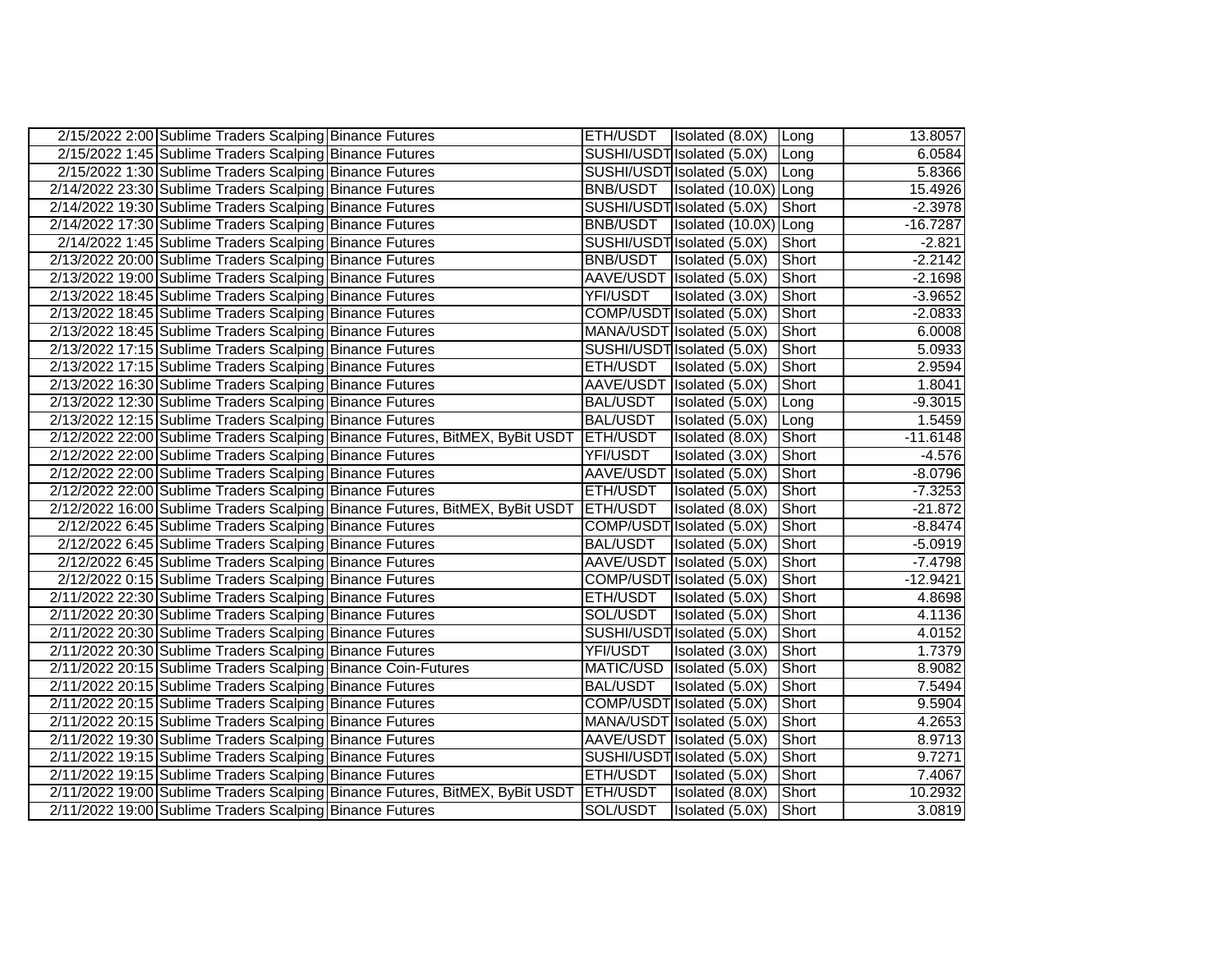| 2/11/2022 18:45 Sublime Traders Scalping Binance Coin-Futures |                 | MATIC/USD Isolated (5.0X)      | Short        | 2.9604     |
|---------------------------------------------------------------|-----------------|--------------------------------|--------------|------------|
| 2/11/2022 18:45 Sublime Traders Scalping Binance Futures      | YFI/USDT        | Isolated (3.0X)                | Short        | 3.5625     |
| 2/11/2022 18:45 Sublime Traders Scalping Binance Futures      | <b>BAL/USDT</b> | Isolated (5.0X)                | Short        | 5.5369     |
| 2/11/2022 18:45 Sublime Traders Scalping Binance Futures      |                 | AAVE/USDT Isolated (5.0X)      | Short        | 0          |
| 2/11/2022 18:45 Sublime Traders Scalping Binance Futures      |                 | MANA/USDT Isolated (5.0X)      | Short        | $\Omega$   |
| 2/11/2022 18:45 Sublime Traders Scalping Binance Futures      | <b>BTC/USDT</b> | Isolated (3.0X)                | Short        | 1.8617     |
| 2/11/2022 6:45 Sublime Traders Scalping Binance Futures       |                 | MANA/USDT Isolated (5.0X)      | Long         | $-9.9541$  |
| 2/11/2022 2:15 Sublime Traders Scalping Binance Coin-Futures  |                 | MATIC/USD   Isolated (5.0X)    | Short        | $-11.5512$ |
| 2/11/2022 0:32 Sublime Traders Scalping Binance Futures       | <b>BAL/USDT</b> | Isolated (5.0X)                | Short        | $-9.0463$  |
| 2/11/2022 0:31 Sublime Traders Scalping Binance Futures       | <b>BTC/USDT</b> | Isolated (3.0X)                | Short        | $-1.4861$  |
| 2/11/2022 0:30 Sublime Traders Scalping Binance Futures       | YFI/USDT        | Isolated (3.0X)                | Short        | $-5.4198$  |
| 2/11/2022 0:30 Sublime Traders Scalping Binance Futures       | SOL/USDT        | Isolated (5.0X)                | Short        | $-2.842$   |
| 2/11/2022 0:00 Sublime Traders Scalping Binance Futures       |                 | AAVE/USDT Isolated (5.0X)      | Short        |            |
| 2/10/2022 20:45 Sublime Traders Scalping Binance Futures      |                 | COMP/USDT Isolated (5.0X)      | Short        | 7.1555     |
| 2/10/2022 20:45 Sublime Traders Scalping Binance Futures      | <b>ETH/USDT</b> | Isolated (5.0X)                | Short        | 5.3904     |
| 2/10/2022 20:45 Sublime Traders Scalping Binance Futures      |                 | SUSHI/USDT Isolated (5.0X)     | Short        | 9.991      |
| 2/10/2022 17:15 Sublime Traders Scalping Binance Futures      | <b>BAL/USDT</b> | Isolated (5.0X)                | Long         | $-12.8876$ |
| 2/10/2022 16:30 Sublime Traders Scalping Binance Futures      |                 | MANA/USDT Isolated (5.0X)      | Long         | $-13.7805$ |
| 2/10/2022 16:00 Sublime Traders Scalping Binance Futures      |                 | BTC/USDT   Isolated (5.0X)     | <b>Long</b>  | 1.4577     |
| 2/10/2022 15:45 Sublime Traders Scalping Binance Futures      | <b>BTC/USDT</b> | Isolated (3.0X)                | Long         | $-1.7119$  |
| 2/10/2022 14:15 Sublime Traders Scalping Binance Futures      |                 | SUSHI/USDT Isolated (5.0X)     | Short        | $-11.7739$ |
| 2/10/2022 14:15 Sublime Traders Scalping ByBit USDT           | <b>FTT/USDT</b> | Isolated (3.0X)                | <b>Short</b> | $-5.4534$  |
| 2/10/2022 14:01 Sublime Traders Scalping Binance Coin-Futures | MATIC/USD       | Isolated (5.0X)                | Short        | 2.7562     |
| 2/10/2022 14:00 Sublime Traders Scalping Binance Futures      | <b>BAL/USDT</b> | Isolated (5.0X)                | Short        | 2.3872     |
| 2/10/2022 13:45 Sublime Traders Scalping Binance Futures      | YFI/USDT        | Isolated (3.0X)                | Short        | 2.8752     |
| 2/10/2022 13:45 Sublime Traders Scalping Binance Futures      |                 | AAVE/USDT Isolated (5.0X)      | Short        | 3.081      |
| 2/10/2022 13:45 Sublime Traders Scalping Binance Futures      |                 | COMP/USDT Isolated (5.0X)      | Short        | $-3.162$   |
| 2/10/2022 13:45 Sublime Traders Scalping Binance Futures      |                 | MANA/USDT Isolated (5.0X)      | Short        | 2.9141     |
| 2/10/2022 13:45 Sublime Traders Scalping Binance Futures      | <b>ETH/USDT</b> | Isolated (5.0X)                | Short        | 4.0676     |
| 2/10/2022 11:45 Sublime Traders Scalping Binance Futures      | ETH/USDT        | Isolated (5.0X)                | Long         | $-5.0932$  |
| 2/10/2022 11:30 Sublime Traders Scalping Binance Futures      | <b>BTC/USDT</b> | Isolated (3.0X)                | Long         | $-0.7186$  |
| 2/10/2022 10:30 Sublime Traders Scalping Binance Futures      |                 | MANA/USDT Isolated (5.0X)      | <b>Long</b>  | $-6.7841$  |
| 2/10/2022 3:00 Sublime Traders Scalping Binance Futures       |                 | MANA/USDT Isolated (5.0X)      | Short        | $-1.9944$  |
| 2/9/2022 22:30 Sublime Traders Scalping FTX Futures           | MATIC/USD       | Cross(1.0X)                    | Long         | 7.3006     |
| 2/9/2022 19:30 Sublime Traders Scalping Binance Futures       | <b>BAL/USDT</b> | Isolated (5.0X)                | <b>ILong</b> | 1.7292     |
| 2/9/2022 19:30 Sublime Traders Scalping Binance Futures       | <b>BTC/USDT</b> | Isolated (3.0X)                | Long         | $-0.9616$  |
| 2/9/2022 17:45 Sublime Traders Scalping Binance Futures       | YFI/USDT        | Isolated (3.0X)                | Long         | 1.1871     |
| 2/9/2022 17:00 Sublime Traders Scalping Binance Futures       | ETH/USDT        | Isolated (5.0X)                | Long         | 3.6258     |
| 2/9/2022 16:45 Sublime Traders Scalping Binance Futures       |                 | AAVE/USDT Isolated (5.0X) Long |              | 3.71       |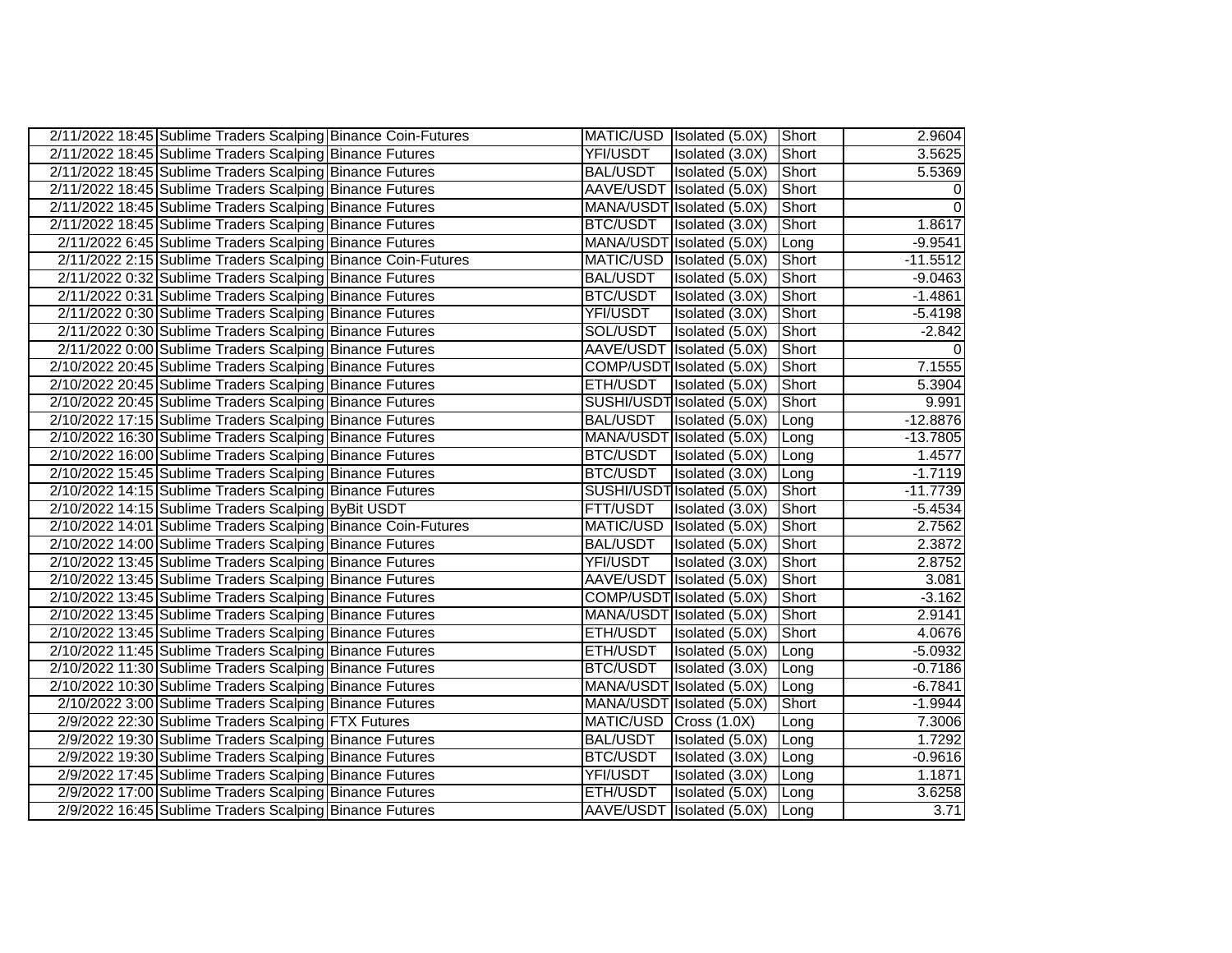| 2/9/2022 15:00 Sublime Traders Scalping Binance Futures | ETH/USDT               | Isolated (8.0X)            | <b>Long</b>   | $-4.8851$  |
|---------------------------------------------------------|------------------------|----------------------------|---------------|------------|
| 2/9/2022 14:45 Sublime Traders Scalping FTX Futures     | MATIC/USD Cross (1.0X) |                            | Long          | $-10.1231$ |
| 2/9/2022 14:45 Sublime Traders Scalping Binance Futures | ETH/USDT               | Isolated (5.0X)            | Long          | $-5.1536$  |
| 2/9/2022 13:45 Sublime Traders Scalping Binance Futures |                        | MANA/USDT Isolated (5.0X)  | <b>ILong</b>  | $-10.867$  |
| 2/9/2022 13:15 Sublime Traders Scalping Binance Futures | <b>BAL/USDT</b>        | Isolated (5.0X)            | Long          | $-5.305$   |
| 2/9/2022 12:45 Sublime Traders Scalping Binance Futures | YFI/USDT               | Isolated (3.0X)            | Long          | 1.8591     |
| 2/9/2022 12:30 Sublime Traders Scalping Binance Futures | BNB/USDT               | Isolated (10.0X) Long      |               | 16.7857    |
| 2/9/2022 10:30 Sublime Traders Scalping Binance Futures | ETH/USDT               | Isolated (5.0X) Long       |               | 4.5062     |
| 2/9/2022 2:15 Sublime Traders Scalping Binance Futures  | <b>BAL/USDT</b>        | Isolated (5.0X)            | <b>Short</b>  | 1.8663     |
| 2/8/2022 23:15 Sublime Traders Scalping Binance Futures |                        | MANA/USDT Isolated (5.0X)  | Long          | 4.2493     |
| 2/8/2022 21:45 Sublime Traders Scalping Binance Futures |                        | MANA/USDT Isolated (5.0X)  | <b>ILong</b>  | 10.875     |
| 2/8/2022 19:30 Sublime Traders Scalping Binance Futures | BTC/USDT               | Isolated (3.0X)            | <b>Short</b>  | $-3.931$   |
| 2/8/2022 17:45 Sublime Traders Scalping Binance Futures | <b>BAL/USDT</b>        | Isolated (5.0X)            | <b>TShort</b> | $-8.9619$  |
| 2/8/2022 17:45 Sublime Traders Scalping Binance Futures | ETH/USDT               | Isolated (5.0X)            | Short         | $-7.1153$  |
| 2/8/2022 15:15 Sublime Traders Scalping Binance Futures |                        | AAVE/USDT Isolated (5.0X)  | Short         | $-8.4337$  |
| 2/8/2022 15:15 Sublime Traders Scalping Binance Futures | ETH/USDT               | Isolated (5.0X)            | Short         | $-6.3591$  |
| 2/8/2022 12:30 Sublime Traders Scalping Binance Futures | YFI/USDT               | Isolated (3.0X)            | Short         | 2.123      |
| 2/8/2022 12:30 Sublime Traders Scalping ByBit USDT      | FTT/USDT               | Isolated (3.0X)            | Short         | 1.2391     |
| 2/8/2022 12:30 Sublime Traders Scalping Binance Futures | ETH/USDT               | Isolated (5.0X)            | Short         | $-6.6644$  |
| 2/8/2022 10:15 Sublime Traders Scalping Binance Futures |                        | COMP/USDT Isolated (5.0X)  | Short         | 3.8996     |
| 2/8/2022 9:15 Sublime Traders Scalping Binance Futures  | <b>BAL/USDT</b>        | Isolated (5.0X)            | Short         | $-7.9184$  |
| 2/8/2022 9:15 Sublime Traders Scalping Binance Futures  | ETH/USDT               | Isolated (5.0X)            | Short         | $-7.0085$  |
| 2/8/2022 8:45 Sublime Traders Scalping Binance Futures  |                        | SUSHI/USDT Isolated (5.0X) | Short         | 8.151      |
| 2/8/2022 8:15 Sublime Traders Scalping Binance Futures  |                        | MANA/USDT Isolated (5.0X)  | Short         | 3.0804     |
| 2/8/2022 6:00 Sublime Traders Scalping Binance Futures  |                        | BTC/USDT   Isolated (3.0X) | Long          | 1.8967     |
| 2/8/2022 6:00 Sublime Traders Scalping FTX Futures      | SUSHI/USD Cross (1.0X) |                            | Long          | 10.4789    |
| 2/8/2022 6:00 Sublime Traders Scalping Binance Futures  | ETH/USDT               | Isolated (5.0X)            | Long          | 5.74       |
| 2/8/2022 6:00 Sublime Traders Scalping Binance Futures  |                        | SUSHI/USDT Isolated (5.0X) | Long          | 2.7599     |
| 2/8/2022 5:45 Sublime Traders Scalping Binance Futures  |                        | AAVE/USDT Isolated (5.0X)  | Long          | 2.1305     |
| 2/8/2022 1:30 Sublime Traders Scalping Binance Futures  |                        | COMP/USDT Isolated (5.0X)  | Long          | $-8.5$     |
| 2/8/2022 1:30 Sublime Traders Scalping Binance Futures  |                        | AAVE/USDT Isolated (5.0X)  | Long          | 7.3279     |
| 2/8/2022 0:00 Sublime Traders Scalping FTX Futures      | SUSHI/USD Cross (1.0X) |                            | Long          | -39.3736   |
| 2/7/2022 23:45 Sublime Traders Scalping Binance Futures |                        | COMP/USDT Isolated (5.0X)  | Long          | $-1.4973$  |
| 2/7/2022 20:03 Sublime Traders Scalping FTX Futures     | MATIC/USD Cross (1.0X) |                            | Long          | $-60.1264$ |
| 2/7/2022 20:02 Sublime Traders Scalping Binance Futures | BTC/USDT               | Isolated (5.0X)            | Long          | 4.1489     |
| 2/7/2022 19:30 Sublime Traders Scalping Binance Futures | <b>BAL/USDT</b>        | Isolated (5.0X)            | Long          | $-6.5833$  |
| 2/7/2022 19:30 Sublime Traders Scalping FTX Futures     | MATIC/USD Cross (1.0X) |                            | Long          | 40.8419    |
| 2/7/2022 18:15 Sublime Traders Scalping Binance Futures | ETH/USDT               | Isolated (5.0X)            | Long          | $-1.9379$  |
| 2/7/2022 18:00 Sublime Traders Scalping Binance Futures | YFI/USDT               | Isolated (3.0X) Long       |               | 4.153      |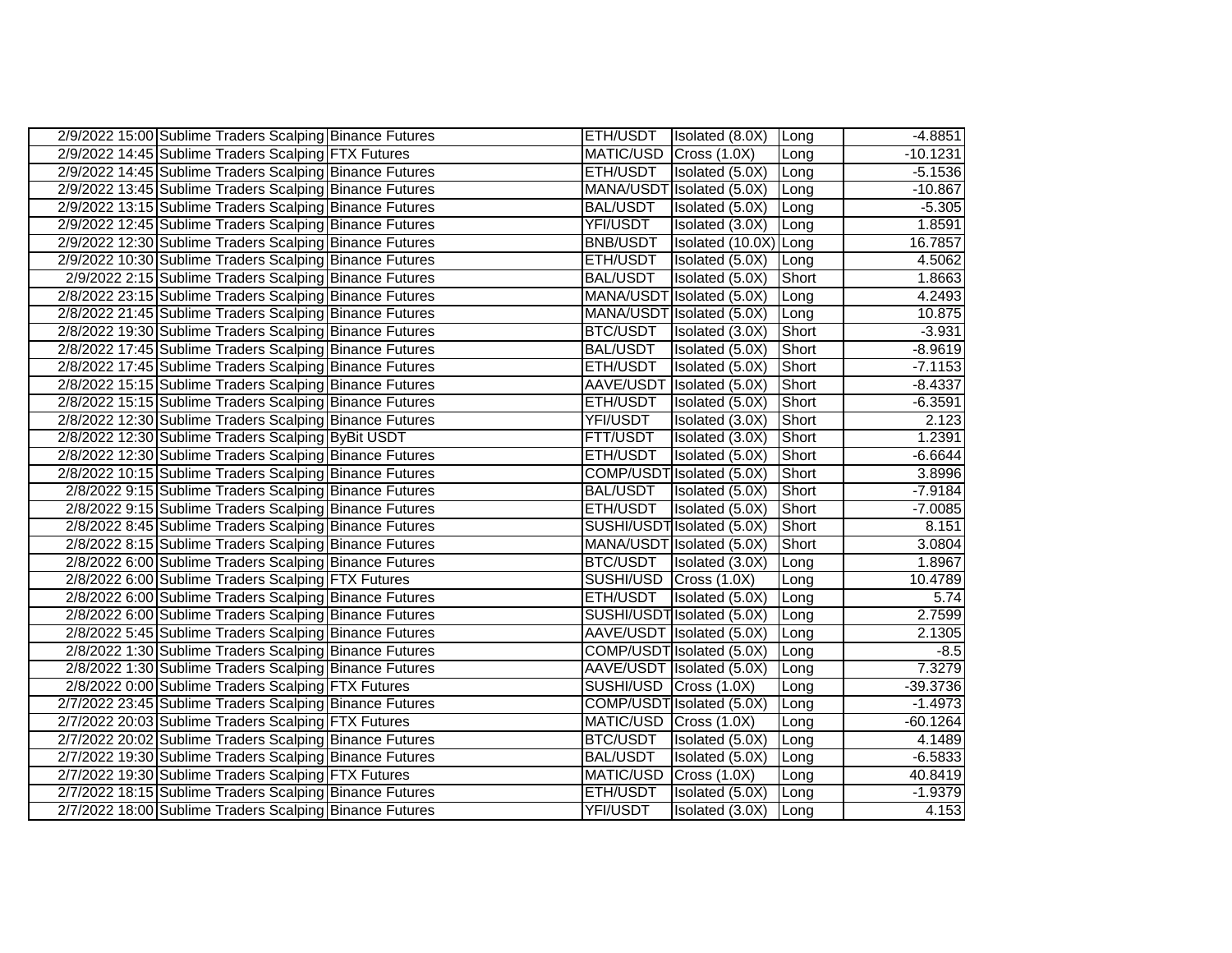| 2/7/2022 16:30 Sublime Traders Scalping Binance Futures      | YFI/USDT               | Isolated (3.0X) Long       |                | $\overline{0}$ |
|--------------------------------------------------------------|------------------------|----------------------------|----------------|----------------|
| 2/7/2022 16:15 Sublime Traders Scalping Binance Futures      |                        | MANA/USDT Isolated (5.0X)  | Long           | $-11.0549$     |
| 2/7/2022 16:00 Sublime Traders Scalping Binance Futures      | <b>BAL/USDT</b>        | Isolated (5.0X)            | Long           | $-5.9367$      |
| 2/7/2022 15:45 Sublime Traders Scalping FTX Futures          | MATIC/USD Cross (1.0X) |                            | Long           | 40.2112        |
| 2/7/2022 15:45 Sublime Traders Scalping Binance Futures      | BTC/USDT               | Isolated (3.0X)            | Long           | 1.7243         |
| 2/7/2022 15:00 Sublime Traders Scalping Binance Futures      | ETH/USDT               | Isolated (8.0X)            | Long           | 8.0014         |
| 2/7/2022 14:45 Sublime Traders Scalping FTX Futures          | SUSHI/USD Cross (1.0X) |                            | Long           | $-9.8153$      |
| 2/7/2022 14:45 Sublime Traders Scalping Binance Futures      |                        | AAVE/USDT Isolated (5.0X)  | Long           | 2.0191         |
| 2/7/2022 14:30 Sublime Traders Scalping Binance Futures      | <b>BAL/USDT</b>        | Isolated (5.0X)            | Long           | 2.3877         |
| 2/7/2022 14:30 Sublime Traders Scalping FTX Futures          | MATIC/USD Cross (1.0X) |                            | Long           | 14.8347        |
| 2/7/2022 14:15 Sublime Traders Scalping FTX Futures          | MATIC/USD Cross (1.0X) |                            | Long           | 20.0985        |
| 2/7/2022 14:15 Sublime Traders Scalping Binance Futures      |                        | SUSHI/USDT Isolated (5.0X) | Long           | 2.6228         |
| 2/7/2022 6:15 Sublime Traders Scalping FTX Futures           | MATIC/USD Cross (1.0X) |                            | Long           | 4.279          |
| 2/7/2022 4:30 Sublime Traders Scalping Binance Futures       |                        | ETH/USDT   Isolated (5.0X) | Long           | 1.9495         |
| 2/7/2022 4:00 Sublime Traders Scalping Binance Futures       |                        | SUSHI/USDT Isolated (5.0X) | Long           | 2.7966         |
| 2/7/2022 3:45 Sublime Traders Scalping FTX Futures           | MATIC/USD Cross (1.0X) |                            | Long           | 21.2014        |
| 2/7/2022 3:45 Sublime Traders Scalping Binance Futures       |                        | COMP/USDT Isolated (5.0X)  | Long           | 0              |
| 2/7/2022 3:45 Sublime Traders Scalping Binance Futures       | YFI/USDT               | Isolated (3.0X)            | <b>ILong</b>   | 4.561          |
| 2/7/2022 3:30 Sublime Traders Scalping Binance Futures       | BAL/USDT               | Isolated (5.0X)            | Long           | 1.9915         |
| 2/7/2022 2:45 Sublime Traders Scalping Binance Futures       | BTC/USDT               | Isolated (3.0X)            | ILong          | 0.9996         |
| 2/7/2022 2:45 Sublime Traders Scalping Binance Futures       |                        | AAVE/USDT Isolated (5.0X)  | Long           | 7.0929         |
| 2/7/2022 0:00 Sublime Traders Scalping Binance Futures       | BTC/USDT               | Isolated (5.0X)            | <b>ILong</b>   | $-7.0219$      |
| 2/6/2022 23:45 Sublime Traders Scalping Binance Futures      | BAL/USDT               | Isolated (5.0X)            | Long           | $-6.4979$      |
| 2/6/2022 23:45 Sublime Traders Scalping Binance Futures      |                        | AAVE/USDT Isolated (5.0X)  | Long           | $-2.4971$      |
| 2/6/2022 23:45 Sublime Traders Scalping Binance Futures      | ETH/USDT               | Isolated (5.0X)            | Long           | $-5.5265$      |
| 2/6/2022 23:45 Sublime Traders Scalping Binance Futures      |                        | SUSHI/USDT Isolated (5.0X) | Long           | $-9.7219$      |
| 2/6/2022 23:30 Sublime Traders Scalping Binance Futures      | BTC/USDT               | Isolated (3.0X)            | Long           | 1.5799         |
| 2/6/2022 23:30 Sublime Traders Scalping FTX Futures          |                        | SUSHI/USD Cross (1.0X)     | Long           | 11.3011        |
| 2/6/2022 16:45 Sublime Traders Scalping Binance Futures      | <b>BAL/USDT</b>        | Isolated (5.0X)            | Long           | $-7.5394$      |
| 2/6/2022 15:30 Sublime Traders Scalping Binance Futures      |                        | MANA/USDT Isolated (5.0X)  | Long           | 7.3794         |
| 2/6/2022 15:15 Sublime Traders Scalping Binance Coin-Futures |                        | MATIC/USD Isolated (5.0X)  | <b>I</b> Short | $-7.3113$      |
| 2/6/2022 15:00 Sublime Traders Scalping Binance Futures      |                        | SUSHI/USDT Isolated (5.0X) | Short          | $-8.8261$      |
| 2/6/2022 14:45 Sublime Traders Scalping Binance Futures      | YFI/USDT               | Isolated (3.0X)            | Short          | 2.2146         |
| 2/6/2022 14:15 Sublime Traders Scalping Binance Futures      | BAL/USDT               | Isolated (5.0X)            | Long           | $-4.8645$      |
| 2/6/2022 10:15 Sublime Traders Scalping Binance Futures      |                        | MANA/USDT Isolated (5.0X)  | Long           | $-8.8486$      |
| 2/6/2022 10:00 Sublime Traders Scalping Binance Futures      |                        | COMP/USDT Isolated (5.0X)  | Long           | $\Omega$       |
| 2/6/2022 4:15 Sublime Traders Scalping Binance Futures       | YFI/USDT               | Isolated (3.0X)            | Short          | 1.8846         |
| 2/6/2022 3:45 Sublime Traders Scalping FTX Futures           |                        | MATIC/USD Cross (1.0X)     | Long           | $-26.7726$     |
| 2/6/2022 2:00 Sublime Traders Scalping Binance Futures       |                        | MANA/USDT Isolated (5.0X)  | Long           | $-11.8616$     |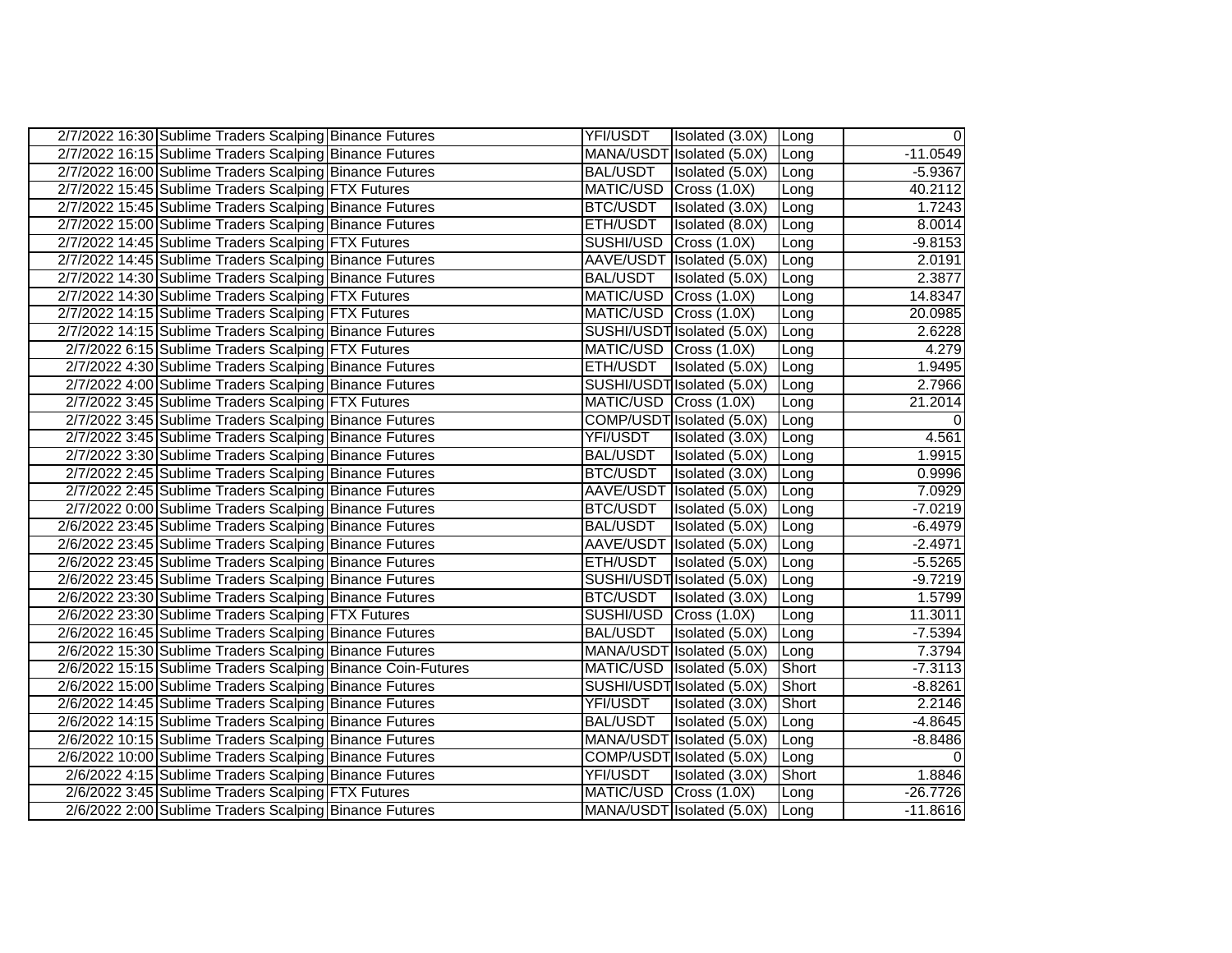| 2/6/2022 1:00 Sublime Traders Scalping Binance Futures  |                        | BAL/USDT   Isolated (5.0X)   Long |              | 3.0185     |
|---------------------------------------------------------|------------------------|-----------------------------------|--------------|------------|
| 2/5/2022 23:00 Sublime Traders Scalping Binance Futures |                        | MANA/USDT Isolated (5.0X)         | Long         | - Ol       |
| 2/5/2022 15:00 Sublime Traders Scalping Binance Futures |                        | BAL/USDT Isolated (5.0X)          | <b>ILong</b> | 1.6637     |
| 2/5/2022 8:45 Sublime Traders Scalping Binance Futures  |                        | COMP/USDT Isolated (5.0X)         | Long         | $-2.7186$  |
| 2/5/2022 6:15 Sublime Traders Scalping FTX Futures      | MATIC/USD Cross (1.0X) |                                   | Long         | $-26.6235$ |
| 2/5/2022 6:15 Sublime Traders Scalping Binance Futures  |                        | SOL/USDT   Isolated (5.0X)        | Long         | $-2.7463$  |
| 2/5/2022 6:00 Sublime Traders Scalping Binance Futures  |                        | SUSHI/USDT Isolated (5.0X)        | Long         | 0          |
| 2/5/2022 6:00 Sublime Traders Scalping FTX Futures      | SUSHI/USD Cross (1.0X) |                                   | Long         |            |
| 2/5/2022 5:30 Sublime Traders Scalping Binance Futures  |                        | MANA/USDT Isolated (5.0X)         | ILong        | $-13.1211$ |
| 2/5/2022 5:15 Sublime Traders Scalping Binance Futures  |                        | COMP/USDT Isolated (5.0X)         | Long         | 4.0087     |
| 2/5/2022 4:30 Sublime Traders Scalping Binance Futures  |                        | AAVE/USDT Isolated (5.0X)         | Long         | 3.8428     |
| 2/5/2022 4:30 Sublime Traders Scalping Binance Futures  | YFI/USDT               | Isolated (3.0X)                   | Long         | 1.8068     |
| 2/5/2022 4:00 Sublime Traders Scalping Binance Futures  | ETH/USDT               | Isolated (8.0X)                   | Long         | 4.9374     |
| 2/5/2022 4:00 Sublime Traders Scalping Binance Futures  | <b>BAL/USDT</b>        | Isolated (5.0X)                   | Long         | 4.1269     |
| 2/5/2022 3:45 Sublime Traders Scalping FTX Futures      | SUSHI/USD Cross (1.0X) |                                   | Long         | 30.1774    |
| 2/5/2022 3:45 Sublime Traders Scalping Binance Futures  |                        | SUSHI/USDT Isolated (5.0X)        | Long         | 7.6911     |
| 2/5/2022 3:15 Sublime Traders Scalping FTX Futures      | MATIC/USD Cross (1.0X) |                                   | Long         | 22.3865    |
| 2/5/2022 1:00 Sublime Traders Scalping FTX Futures      | SUSHI/USD Cross (1.0X) |                                   | Long         | 28.654     |
| 2/5/2022 1:00 Sublime Traders Scalping Binance Futures  |                        | SUSHI/USDT Isolated (5.0X)        | Long         | 7.1568     |
| 2/5/2022 0:45 Sublime Traders Scalping Binance Futures  | YFI/USDT               | Isolated (3.0X)                   | Long         | $-3.8707$  |
| 2/5/2022 0:45 Sublime Traders Scalping Binance Futures  | <b>BAL/USDT</b>        | Isolated (5.0X)                   | Long         | $-6.6176$  |
| 2/5/2022 0:45 Sublime Traders Scalping Binance Futures  |                        | AAVE/USDT Isolated (5.0X)         | <b>ILong</b> | $-8.0368$  |
| 2/5/2022 0:45 Sublime Traders Scalping Binance Futures  | BTC/USDT               | Isolated (3.0X)                   | Long         | $-3.7317$  |
| 2/5/2022 0:15 Sublime Traders Scalping Binance Futures  |                        | MANA/USDT Isolated (5.0X)         | Long         | 3.3745     |
| 2/4/2022 23:45 Sublime Traders Scalping Binance Futures |                        | MANA/USDT Isolated (5.0X)         | Long         | 6.4717     |
| 2/4/2022 23:00 Sublime Traders Scalping Binance Futures |                        | COMP/USDT Isolated (5.0X)         | Long         | 3.3256     |
| 2/4/2022 23:00 Sublime Traders Scalping Binance Futures |                        | SUSHI/USDT Isolated (5.0X)        | Long         | 5.9008     |
| 2/4/2022 23:00 Sublime Traders Scalping FTX Futures     | SUSHI/USD Cross (1.0X) |                                   | Long         | 19.5859    |
| 2/4/2022 20:00 Sublime Traders Scalping Binance Futures | BTC/USDT               | Isolated (3.0X)                   | Long         | 3.8082     |
| 2/4/2022 17:15 Sublime Traders Scalping Binance Futures | ETH/USDT               | Isolated (5.0X)                   | Long         | 7.1105     |
| 2/4/2022 16:45 Sublime Traders Scalping FTX Futures     | MATIC/USD Cross (1.0X) |                                   | Long         | 9.592      |
| 2/4/2022 16:30 Sublime Traders Scalping Binance Futures | SOL/USDT               | Isolated (5.0X)                   | ILong        | 13.2401    |
| 2/4/2022 16:15 Sublime Traders Scalping Binance Futures | YFI/USDT               | Isolated (3.0X)                   | Long         | 1.4701     |
| 2/4/2022 16:00 Sublime Traders Scalping Binance Futures | BTC/USDT               | Isolated (5.0X)                   | Long         |            |
| 2/4/2022 16:00 Sublime Traders Scalping Binance Futures | ETH/USDT               | Isolated (8.0X)                   | Long         | 14.6237    |
| 2/4/2022 15:30 Sublime Traders Scalping Binance Futures | BTC/USDT               | Isolated (3.0X)                   | Long         | 4.4151     |
| 2/4/2022 15:30 Sublime Traders Scalping Binance Futures |                        | MANA/USDT Isolated (5.0X)         | Long         | 2.7647     |
| 2/4/2022 15:30 Sublime Traders Scalping Binance Futures | AXS/USDT               | Isolated (5.0X)                   | Short        | $-2.8283$  |
| 2/4/2022 15:30 Sublime Traders Scalping FTX Futures     | MATIC/USD Cross (1.0X) |                                   | Long         | 33.0895    |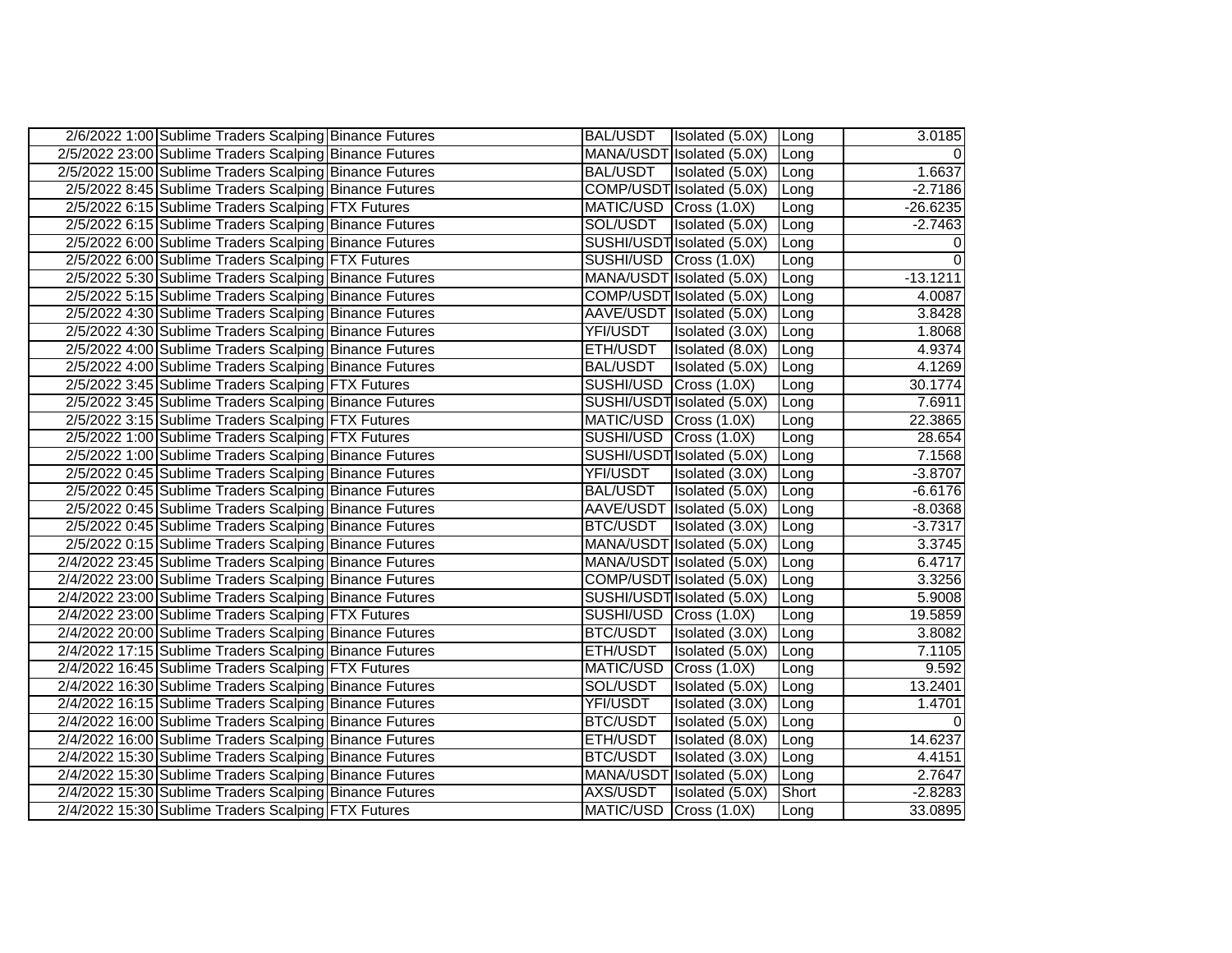| 2/4/2022 15:30 Sublime Traders Scalping Binance Futures |                        | AAVE/USDT Isolated (5.0X) Long |               | 8.3809    |
|---------------------------------------------------------|------------------------|--------------------------------|---------------|-----------|
| 2/4/2022 15:30 Sublime Traders Scalping Binance Futures | <b>BAL/USDT</b>        | Isolated (5.0X)                | <b>Long</b>   | 8.2637    |
| 2/4/2022 15:15 Sublime Traders Scalping FTX Futures     | SUSHI/USD Cross (1.0X) |                                | Long          | 9.2908    |
| 2/4/2022 15:15 Sublime Traders Scalping Binance Futures |                        | SUSHI/USDT Isolated (5.0X)     | Long          | 4.6483    |
| 2/4/2022 15:15 Sublime Traders Scalping Binance Futures | <b>BTC/USDT</b>        | Isolated (3.0X)                | <b>ILong</b>  | $\Omega$  |
| 2/4/2022 15:15 Sublime Traders Scalping Binance Futures |                        | KAVA/USDT Isolated (5.0X)      | Long          | 2.7098    |
| 2/4/2022 15:15 Sublime Traders Scalping Binance Futures |                        | ALGO/USDT Isolated (5.0X)      | Long          | 8.4078    |
| 2/4/2022 15:15 Sublime Traders Scalping Binance Futures | ETH/USDT               | Isolated (5.0X)                | Long          | 5.4786    |
| 2/4/2022 14:00 Sublime Traders Scalping Binance Futures | AXS/USDT               | Isolated (5.0X)                | <b>Long</b>   | 6.9052    |
| 2/4/2022 13:45 Sublime Traders Scalping Binance Futures |                        | ALGO/USDT Isolated (5.0X)      | <b>ILong</b>  | 6.8655    |
| 2/4/2022 13:30 Sublime Traders Scalping Binance Futures |                        | BAND/USDT Isolated (5.0X)      | <b>ILong</b>  | $-6.2241$ |
| 2/4/2022 12:30 Sublime Traders Scalping Binance Futures |                        | AAVE/USDT Isolated (5.0X)      | Long          | $-2.307$  |
| 2/4/2022 12:15 Sublime Traders Scalping Binance Futures |                        | BAND/USDT Isolated (5.0X)      | <b>Long</b>   | 4.6696    |
| 2/4/2022 9:30 Sublime Traders Scalping Binance Futures  |                        | BAND/USDT Isolated (5.0X)      | Short         | $-1.8274$ |
| 2/4/2022 9:00 Sublime Traders Scalping Binance Futures  | <b>BAL/USDT</b>        | Isolated (5.0X)                | <b>ILong</b>  | 2.0317    |
| 2/4/2022 8:15 Sublime Traders Scalping Binance Futures  |                        | BAND/USDT Isolated (5.0X)      | Short         | $-5.6902$ |
| 2/4/2022 8:15 Sublime Traders Scalping Binance Futures  |                        | ALGO/USDT Isolated (5.0X)      | Short         | 5.7531    |
| 2/4/2022 8:15 Sublime Traders Scalping Binance Futures  | YFI/USDT               | Isolated (3.0X)                | ILong         | $-1.0371$ |
| 2/4/2022 8:15 Sublime Traders Scalping Binance Futures  | ETH/USDT               | Isolated (5.0X)                | Long          | $-1.9354$ |
| 2/4/2022 8:15 Sublime Traders Scalping Binance Futures  |                        | COMP/USDT Isolated (5.0X)      | <b>ILong</b>  | $-7.0254$ |
| 2/4/2022 8:00 Sublime Traders Scalping Binance Futures  |                        | KAVA/USDT Isolated (5.0X)      | <b>Short</b>  | $-2.1662$ |
| 2/4/2022 7:45 Sublime Traders Scalping Binance Futures  |                        | KAVA/USDT Isolated (5.0X)      | <b>Short</b>  | $-6.0384$ |
| 2/4/2022 7:30 Sublime Traders Scalping FTX Futures      | SUSHI/USD Cross (1.0X) |                                | Long          | $-7.1336$ |
| 2/4/2022 7:30 Sublime Traders Scalping Binance Futures  |                        | SUSHI/USDT Isolated (5.0X)     | Long          | 1.7273    |
| 2/4/2022 7:15 Sublime Traders Scalping Binance Futures  |                        | BAND/USDT Isolated (5.0X)      | Long          | 3.9542    |
| 2/4/2022 7:00 Sublime Traders Scalping Binance Futures  | ETH/USDT               | Isolated (8.0X)                | <b>ILong</b>  | 7.4721    |
| 2/4/2022 7:00 Sublime Traders Scalping Binance Futures  |                        | KAVA/USDT Isolated (5.0X)      | Short         | $-5.5911$ |
| 2/4/2022 6:45 Sublime Traders Scalping Binance Futures  |                        | KEEP/USDT Isolated (5.0X)      | Long          | $-4.1412$ |
| 2/4/2022 6:15 Sublime Traders Scalping Binance Futures  |                        | KEEP/USDT Isolated (5.0X)      | Short         | $-3.7232$ |
| 2/4/2022 6:15 Sublime Traders Scalping Binance Futures  |                        | BAND/USDT Isolated (5.0X)      | Short         | $-5.0651$ |
| 2/4/2022 6:15 Sublime Traders Scalping Binance Futures  |                        | KAVA/USDT Isolated (5.0X)      | <b>TShort</b> | $-4.5133$ |
| 2/4/2022 6:15 Sublime Traders Scalping Binance Futures  | BTC/USDT               | Isolated (3.0X)                | Long          | 0.7446    |
| 2/4/2022 5:30 Sublime Traders Scalping Binance Futures  |                        | COMP/USDT Isolated (5.0X)      | ILong         | 6.5201    |
| 2/4/2022 5:30 Sublime Traders Scalping FTX Futures      | MATIC/USD Cross (1.0X) |                                | Long          | 7.2301    |
| 2/4/2022 5:30 Sublime Traders Scalping Binance Futures  |                        | KEEP/USDT   Isolated (5.0X)    | IShort        | $-2.7753$ |
| 2/4/2022 5:30 Sublime Traders Scalping Binance Futures  | AXS/USDT               | Isolated (5.0X)                | Long          | $-7.8173$ |
| 2/4/2022 5:30 Sublime Traders Scalping Binance Futures  | ETH/USDT               | Isolated (5.0X)                | Long          | 5.8481    |
| 2/4/2022 5:30 Sublime Traders Scalping Binance Futures  |                        | AAVE/USDT Isolated (5.0X)      | Long          | 5.7757    |
| 2/4/2022 5:30 Sublime Traders Scalping Binance Futures  | <b>BAL/USDT</b>        | Isolated (5.0X) Long           |               | 3.8225    |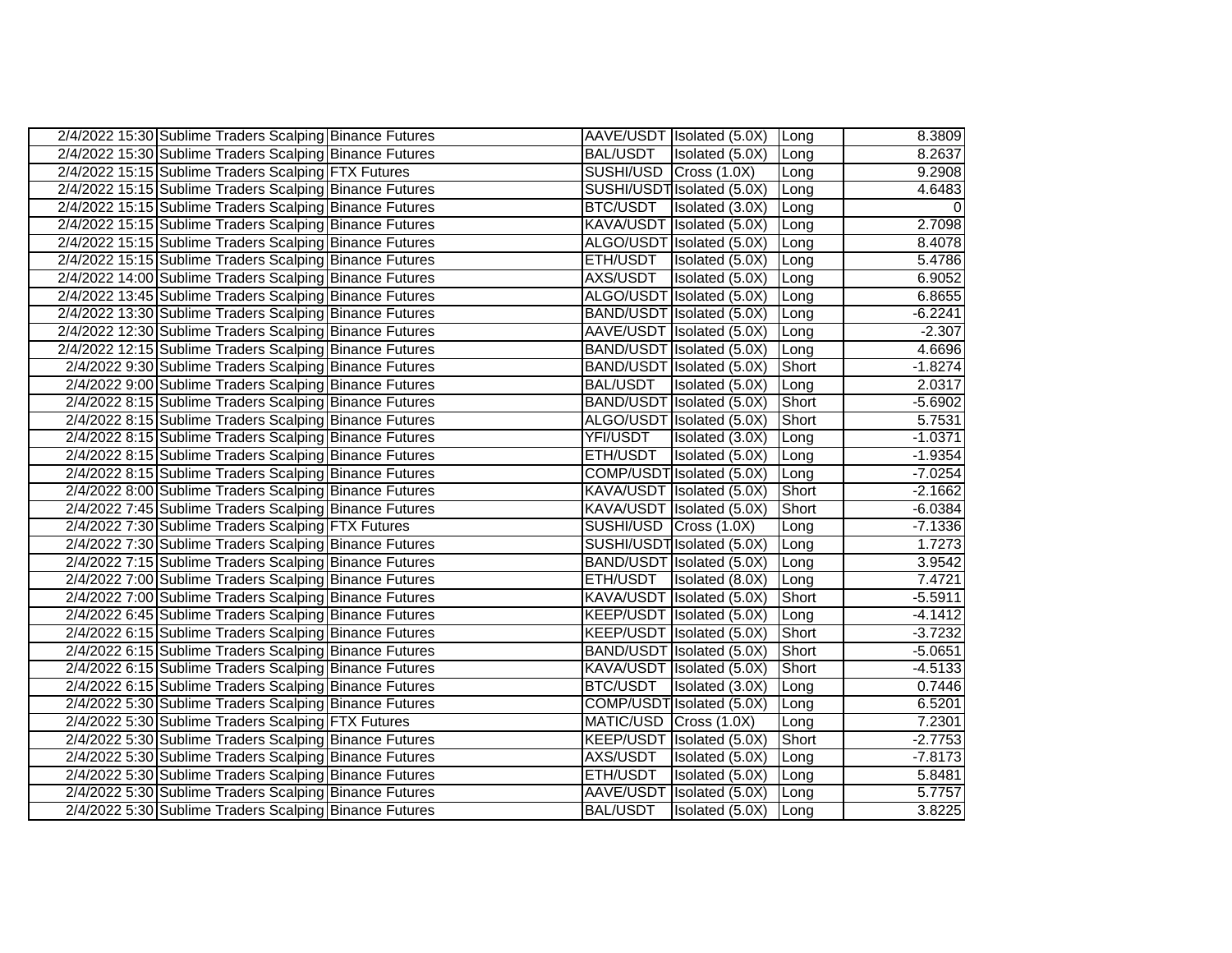| 2/4/2022 5:15 Sublime Traders Scalping Binance Futures                               |                 | BTC/USDT   Isolated (3.0X)   Long |               | 1.7855     |
|--------------------------------------------------------------------------------------|-----------------|-----------------------------------|---------------|------------|
| 2/4/2022 4:46 Sublime Traders Scalping Binance Futures                               |                 | KEEP/USDT Isolated (5.0X)         | Short         | $-5.1685$  |
| 2/4/2022 2:15 Sublime Traders Scalping Binance Futures                               |                 | COMP/USDT Isolated (5.0X)         | Long          | 6.25       |
| 2/4/2022 0:01 Sublime Traders Scalping Binance Futures                               |                 | KAVA/USDT Isolated (5.0X)         | Short         | $-6.7466$  |
| 2/4/2022 0:01 Sublime Traders Scalping Binance Futures                               | <b>BAL/USDT</b> | Isolated (5.0X)                   | Long          | 8.7644     |
| 2/4/2022 0:00 Sublime Traders Scalping Binance Futures                               | ETH/USDT        | Isolated (5.0X)                   | Long          | 6.5304     |
| 2/4/2022 0:00 Sublime Traders Scalping Binance Futures                               |                 | BAND/USDT Isolated (5.0X)         | Long          | 5.0494     |
| 2/4/2022 0:00 Sublime Traders Scalping Binance Futures                               | YFI/USDT        | Isolated (3.0X)                   | Long          | 1.163      |
| 2/4/2022 0:00 Sublime Traders Scalping Binance Futures                               |                 | MANA/USDT Isolated (5.0X)         | Long          | $-3.8134$  |
| 2/4/2022 0:00 Sublime Traders Scalping Binance Futures                               | <b>BNB/USDT</b> | Isolated (10.0X) Long             |               | 6.6311     |
| 2/3/2022 22:15 Sublime Traders Scalping Binance Futures                              |                 | KEEP/USDT Isolated (5.0X)         | Short         |            |
| 2/3/2022 21:00 Sublime Traders Scalping Binance Futures                              | ETH/USDT        | Isolated (5.0X)                   | Short         | $-7.1077$  |
| 2/3/2022 20:45 Sublime Traders Scalping ByBit USDT                                   | FTT/USDT        | Isolated (3.0X)                   | Short         | $-0.8049$  |
| 2/3/2022 16:15 Sublime Traders Scalping Binance Futures                              |                 | KAVA/USDT Isolated (5.0X)         | Long          | $-9.1463$  |
| 2/3/2022 16:15 Sublime Traders Scalping Binance Futures                              |                 | BAND/USDT Isolated (5.0X)         | Short         | 7.8467     |
| 2/3/2022 12:30 Sublime Traders Scalping Binance Futures                              | BAL/USDT        | Isolated (5.0X)                   | Short         | $-6.4474$  |
| 2/3/2022 12:30 Sublime Traders Scalping Binance Futures                              | AXS/USDT        | Isolated (5.0X)                   | Long          | 7.8869     |
| 2/3/2022 11:45 Sublime Traders Scalping Binance Futures                              |                 | MANA/USDT Isolated (5.0X)         | Long          | 3.7651     |
| 2/3/2022 10:30 Sublime Traders Scalping Binance Futures                              | <b>BAL/USDT</b> | Isolated (5.0X)                   | Short         | $-6.5559$  |
| 2/3/2022 10:15 Sublime Traders Scalping Binance Futures                              |                 | KEEP/USDT Isolated (5.0X)         | Long          | 6.221      |
| 2/3/2022 10:15 Sublime Traders Scalping Binance Futures                              |                 | BAND/USDT Isolated (5.0X)         | Long          | 1.7118     |
| 2/3/2022 10:15 Sublime Traders Scalping Binance Futures                              | AXS/USDT        | Isolated (5.0X)                   | Long          | $-8.4531$  |
| 2/3/2022 10:00 Sublime Traders Scalping Binance Futures                              | ETH/USDT        | Isolated (5.0X)                   | <b>Short</b>  |            |
| 2/3/2022 10:00 Sublime Traders Scalping Binance Futures                              | BTC/USDT        | Isolated (3.0X)                   | Short         | 1.1711     |
| 2/3/2022 10:00 Sublime Traders Scalping ByBit USDT, Binance Futures, BitMEX ETH/USDT |                 | Isolated (8.0X)                   | Short         |            |
| 2/3/2022 5:15 Sublime Traders Scalping ByBit USDT                                    | FTT/USDT        | Isolated (3.0X)                   | <b>Short</b>  | 2.9133     |
| 2/3/2022 3:45 Sublime Traders Scalping Binance Futures                               | SOL/USDT        | Isolated (5.0X)                   | Short         | 4.8512     |
| 2/3/2022 3:30 Sublime Traders Scalping Binance Futures                               |                 | AAVE/USDT Isolated (5.0X)         | Short         | 5.1895     |
| 2/3/2022 2:00 Sublime Traders Scalping Binance Futures                               |                 | ALGO/USDT Isolated (5.0X)         | Long          | 4.0653     |
| 2/3/2022 1:30 Sublime Traders Scalping Binance Futures                               |                 | MANA/USDT Isolated (5.0X)         | Short         | 3.5836     |
| 2/2/2022 22:15 Sublime Traders Scalping Binance Futures                              | SOL/USDT        | Isolated (5.0X)                   | <b>Short</b>  | $-20.7505$ |
| 2/2/2022 21:45 Sublime Traders Scalping Binance Coin-Futures                         |                 | MATIC/USD Isolated (5.0X)         | Short         | 6.4392     |
| 2/2/2022 21:45 Sublime Traders Scalping Binance Futures                              |                 | SUSHI/USDT Isolated (5.0X)        | Short         | 3.599      |
| 2/2/2022 21:45 Sublime Traders Scalping ByBit USDT                                   | FTT/USDT        | Isolated (3.0X)                   | Short         | $-6.6651$  |
| 2/2/2022 21:45 Sublime Traders Scalping Binance Futures                              |                 | KEEP/USDT   Isolated (5.0X)       | Long          | $-0.1205$  |
| 2/2/2022 21:45 Sublime Traders Scalping Binance Futures                              | AXS/USDT        | Isolated (5.0X)                   | Long          | 3.7665     |
| 2/2/2022 21:45 Sublime Traders Scalping Binance Futures                              |                 | COMP/USDT Isolated (5.0X)         | <b>TShort</b> | 6.1569     |
| 2/2/2022 21:45 Sublime Traders Scalping Binance Futures                              | BTC/USDT        | <b>Isolated</b> (3.0X)            | Short         | $-3.8104$  |
| 2/2/2022 21:45 Sublime Traders Scalping Binance Futures                              |                 | KAVA/USDT Isolated (5.0X) Long    |               | 3.2811     |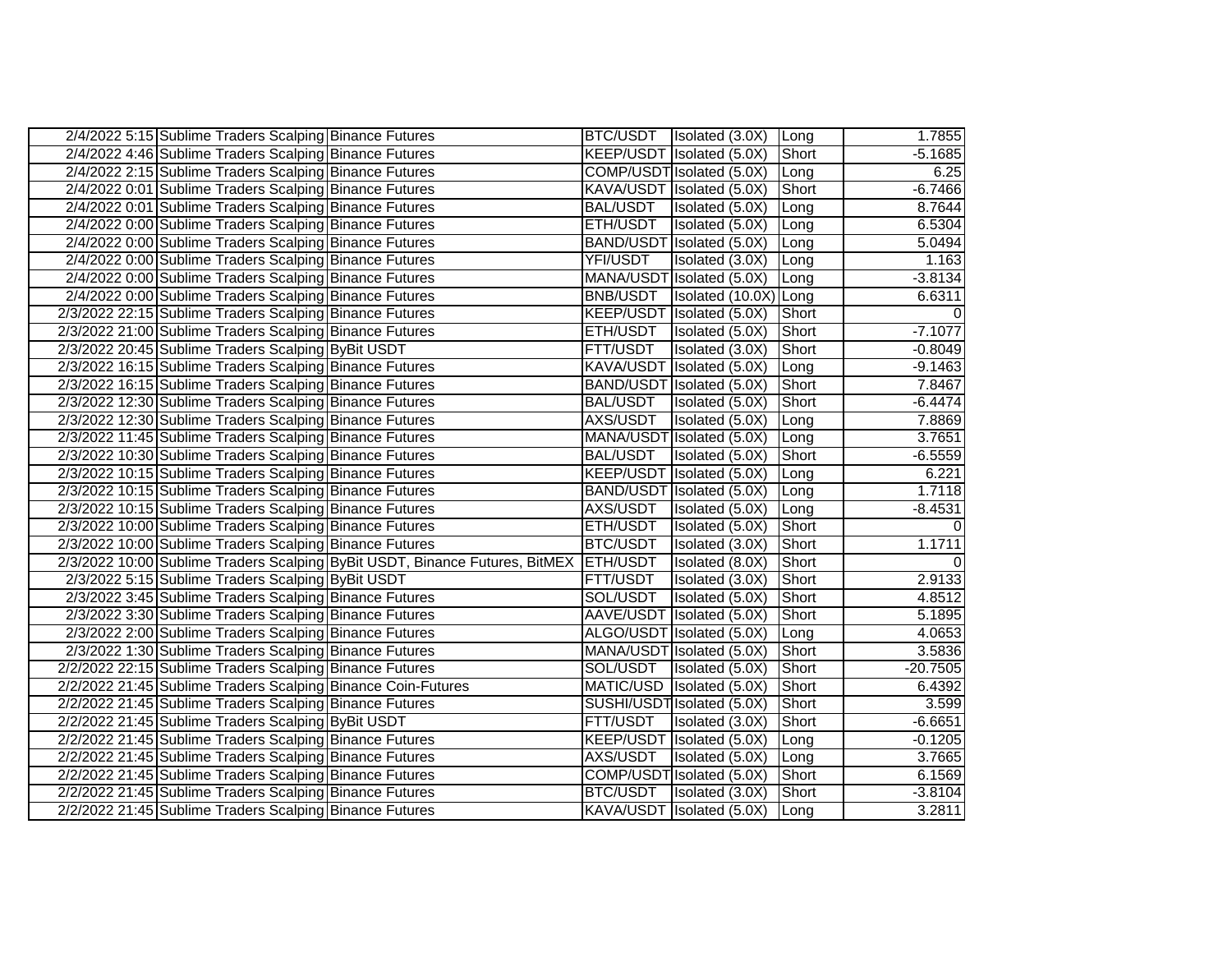| 2/2/2022 21:45 Sublime Traders Scalping Binance Futures      |                 | MANA/USDT Isolated (5.0X) Short |               | $-11.986$  |
|--------------------------------------------------------------|-----------------|---------------------------------|---------------|------------|
| 2/2/2022 21:45 Sublime Traders Scalping Binance Futures      |                 | ALGO/USDT Isolated (5.0X)       | Long          | $-5.1359$  |
| 2/2/2022 21:45 Sublime Traders Scalping Binance Futures      | ETH/USDT        | Isolated (5.0X)                 | Short         | $-2.8087$  |
| 2/2/2022 21:30 Sublime Traders Scalping Binance Futures      | YFI/USDT        | Isolated (3.0X)                 | Short         | 1.4439     |
| 2/2/2022 21:30 Sublime Traders Scalping Binance Futures      | <b>BAL/USDT</b> | Isolated (5.0X)                 | Short         | 4.6571     |
| 2/2/2022 16:30 Sublime Traders Scalping Binance Futures      |                 | ALGO/USDT Isolated (5.0X)       | Long          | 9.9399     |
| 2/2/2022 16:30 Sublime Traders Scalping Binance Futures      | AXS/USDT        | Isolated (5.0X)                 | Long          | $-3.65$    |
| 2/2/2022 16:15 Sublime Traders Scalping Binance Coin-Futures |                 | MATIC/USD Isolated (5.0X)       | <b>Short</b>  | $-11.0622$ |
| 2/2/2022 16:15 Sublime Traders Scalping Binance Futures      |                 | KEEP/USDT Isolated (5.0X)       | Long          | $-0.8222$  |
| 2/2/2022 16:15 Sublime Traders Scalping Binance Futures      | <b>BAL/USDT</b> | Isolated (5.0X)                 | Short         | $-8.8384$  |
| 2/2/2022 16:15 Sublime Traders Scalping Binance Futures      |                 | MANA/USDT Isolated (5.0X)       | Short         | $-9.0762$  |
| 2/2/2022 16:15 Sublime Traders Scalping Binance Futures      | ETH/USDT        | Isolated (5.0X)                 | Short         | $-7.6736$  |
| 2/2/2022 16:00 Sublime Traders Scalping Binance Futures      |                 | COMP/USDT Isolated (5.0X)       | <b>Short</b>  | $-2.7165$  |
| 2/2/2022 15:01 Sublime Traders Scalping Binance Futures      |                 | KAVA/USDT Isolated (5.0X)       | Long          | 3.4084     |
| 2/2/2022 15:01 Sublime Traders Scalping Binance Futures      |                 | KEEP/USDT Isolated (5.0X)       | Long          | $-9.4754$  |
| 2/2/2022 15:00 Sublime Traders Scalping Binance Futures      |                 | BAND/USDT Isolated (5.0X)       | ILong         | 2.9656     |
| 2/2/2022 15:00 Sublime Traders Scalping Binance Futures      | YFI/USDT        | Isolated (3.0X)                 | Short         | 3.204      |
| 2/2/2022 15:00 Sublime Traders Scalping Binance Futures      |                 | ALGO/USDT Isolated (5.0X)       | Long          | $-3.1056$  |
| 2/2/2022 15:00 Sublime Traders Scalping Binance Futures      |                 | AXS/USDT   Isolated (5.0X)      | Long          | $-9.8561$  |
| 2/2/2022 14:45 Sublime Traders Scalping Binance Futures      | BAL/USDT        | Isolated (5.0X)                 | <b>IShort</b> | 3.3646     |
| 2/2/2022 14:45 Sublime Traders Scalping Binance Futures      |                 | AAVE/USDT Isolated (5.0X)       | Short         | $\Omega$   |
| 2/2/2022 14:45 Sublime Traders Scalping Binance Futures      |                 | SUSHI/USDT Isolated (5.0X)      | Short         | $\Omega$   |
| 2/2/2022 14:45 Sublime Traders Scalping Binance Futures      | AXS/USDT        | Isolated (5.0X)                 | Long          | $-9.7944$  |
| 2/2/2022 14:45 Sublime Traders Scalping Binance Futures      |                 | MANA/USDT Isolated (5.0X)       | Short         | 7.2262     |
| 2/2/2022 14:45 Sublime Traders Scalping Binance Futures      | BTC/USDT        | Isolated (3.0X)                 | Short         | 2.4681     |
| 2/2/2022 14:45 Sublime Traders Scalping Binance Futures      | ETH/USDT        | Isolated (5.0X)                 | Short         | 5.9861     |
| 2/2/2022 14:45 Sublime Traders Scalping Binance Futures      |                 | BAND/USDT Isolated (5.0X)       | Long          | $-8.0527$  |
| 2/2/2022 13:00 Sublime Traders Scalping Binance Futures      |                 | BAND/USDT Isolated (5.0X)       | Long          | $-5.0761$  |
| 2/2/2022 12:45 Sublime Traders Scalping Binance Futures      |                 | COMP/USDT Isolated (5.0X)       | Long          | 1.5842     |
| 2/2/2022 12:30 Sublime Traders Scalping Binance Futures      |                 | KAVA/USDT Isolated (5.0X)       | Short         | 5.891      |
| 2/2/2022 12:15 Sublime Traders Scalping Binance Futures      |                 | ALGO/USDT Isolated (5.0X)       | Short         | 7.7323     |
| 2/2/2022 12:00 Sublime Traders Scalping Binance Futures      |                 | ALGO/USDT Isolated (5.0X)       | <b>IShort</b> | $-2.1421$  |
| 2/2/2022 9:45 Sublime Traders Scalping Binance Futures       | AXS/USDT        | Isolated (5.0X)                 | ILong         | $-9.3197$  |
| 2/2/2022 8:15 Sublime Traders Scalping Binance Futures       |                 | MANA/USDT Isolated (5.0X)       | <b>Long</b>   | $-8.4547$  |
| 2/2/2022 8:00 Sublime Traders Scalping Binance Futures       | AXS/USDT        | Isolated (5.0X)                 | Long          | 4.8998     |
| 2/2/2022 8:00 Sublime Traders Scalping Binance Futures       | YFI/USDT        | Isolated (3.0X)                 | Short         | 3.3827     |
| 2/2/2022 5:45 Sublime Traders Scalping Binance Coin-Futures  |                 | MATIC/USD Isolated (5.0X)       | Short         | $-2.0574$  |
| 2/2/2022 3:30 Sublime Traders Scalping Binance Futures       | AXS/USDT        | Isolated (5.0X)                 | Long          | $-7.8183$  |
| 2/2/2022 2:15 Sublime Traders Scalping Binance Futures       |                 | ALGO/USDT Isolated (5.0X)       | Short         | 1.3782     |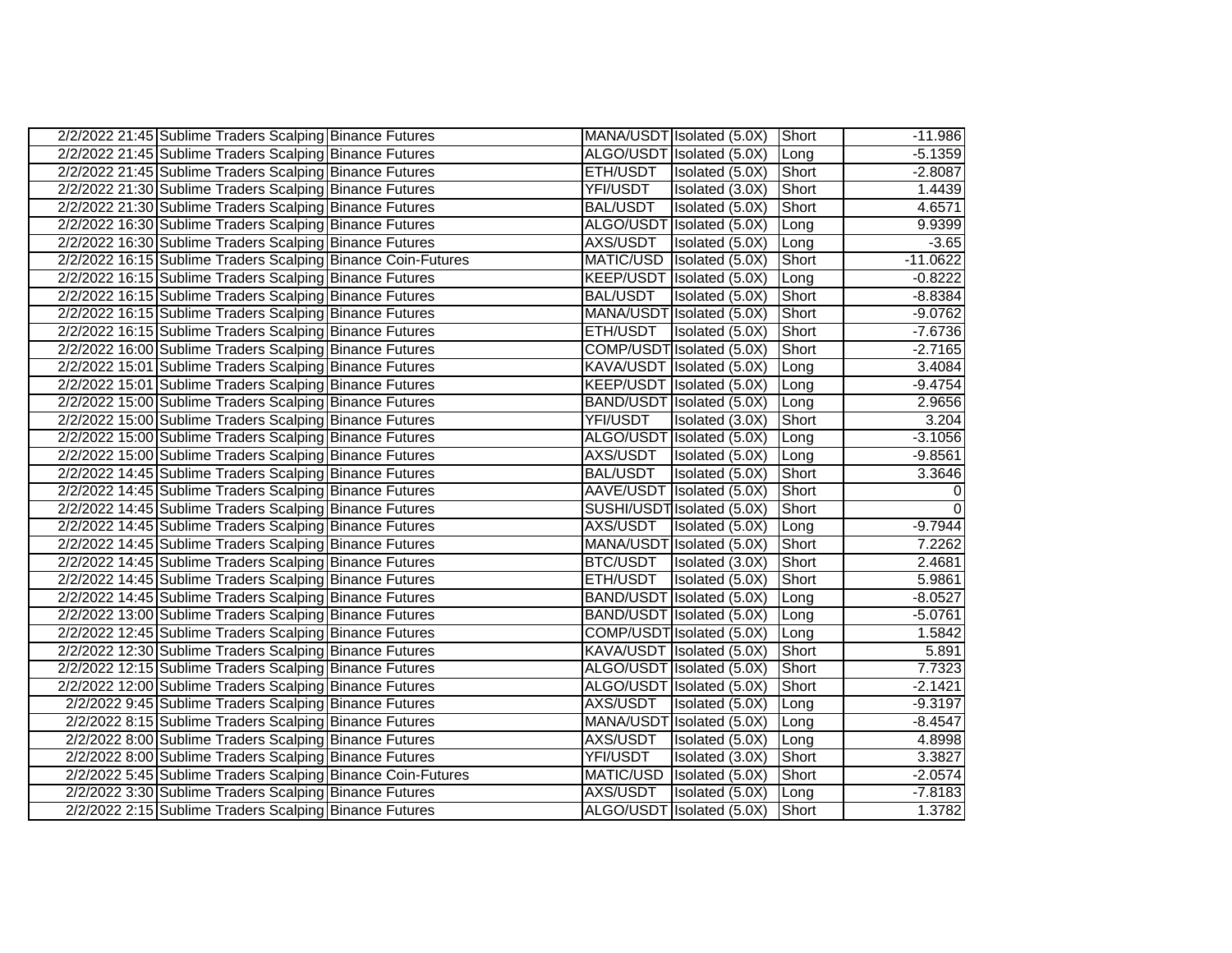| 2/2/2022 1:00 Sublime Traders Scalping Binance Futures  | AXS/USDT        | Isolated (5.0X)           | Long         | 5.536      |
|---------------------------------------------------------|-----------------|---------------------------|--------------|------------|
| 2/2/2022 0:15 Sublime Traders Scalping Binance Futures  |                 | MANA/USDT Isolated (5.0X) | Short        | 1.979      |
| 2/2/2022 0:15 Sublime Traders Scalping Binance Futures  |                 | BAND/USDT Isolated (5.0X) | Long         | 6.3657     |
| 2/1/2022 18:30 Sublime Traders Scalping Binance Futures | YFI/USDT        | Isolated (3.0X)           | Long         | 1.3997     |
| 2/1/2022 17:00 Sublime Traders Scalping Binance Futures | BTC/USDT        | Isolated (3.0X)           | Long         | $-4.0841$  |
| 2/1/2022 16:15 Sublime Traders Scalping Binance Futures | SOL/USDT        | Isolated (5.0X)           | Long         | 3.9424     |
| 2/1/2022 14:15 Sublime Traders Scalping Binance Futures | SOL/USDT        | Isolated (5.0X)           | <b>Long</b>  | 3.3021     |
| 2/1/2022 14:00 Sublime Traders Scalping Binance Futures | <b>ETH/USDT</b> | Isolated (8.0X)           | Long         | $-11.569$  |
| 2/1/2022 14:00 Sublime Traders Scalping Binance Futures | YFI/USDT        | Isolated (3.0X)           | Long         | $-3.993$   |
| 2/1/2022 14:00 Sublime Traders Scalping Binance Futures | <b>BTC/USDT</b> | Isolated (5.0X)           | Long         | $-13.3047$ |
| 2/1/2022 13:45 Sublime Traders Scalping Binance Futures | <b>ETH/USDT</b> | Isolated (5.0X)           | Long         | 1.7412     |
| 2/1/2022 11:15 Sublime Traders Scalping FTX Futures     | SUSHI/USD       | Cross(1.0X)               | Long         | 10.6236    |
| 2/1/2022 9:15 Sublime Traders Scalping Binance Futures  | <b>ETH/USDT</b> | Isolated (5.0X)           | Long         | $-5.1857$  |
| 2/1/2022 9:00 Sublime Traders Scalping Binance Futures  | SOL/USDT        | Isolated (5.0X)           | Long         | 2.4027     |
| 2/1/2022 8:00 Sublime Traders Scalping FTX Futures      | SUSHI/USD       | Cross(1.0X)               | <b>ILong</b> | 20.4237    |
| 2/1/2022 4:00 Sublime Traders Scalping Binance Futures  | SOL/USDT        | Isolated (5.0X)           | Long         | $-11.0363$ |
| 2/1/2022 1:30 Sublime Traders Scalping Binance Futures  | SOL/USDT        | Isolated (5.0X)           | Long         | 10.1434    |

Total 51%